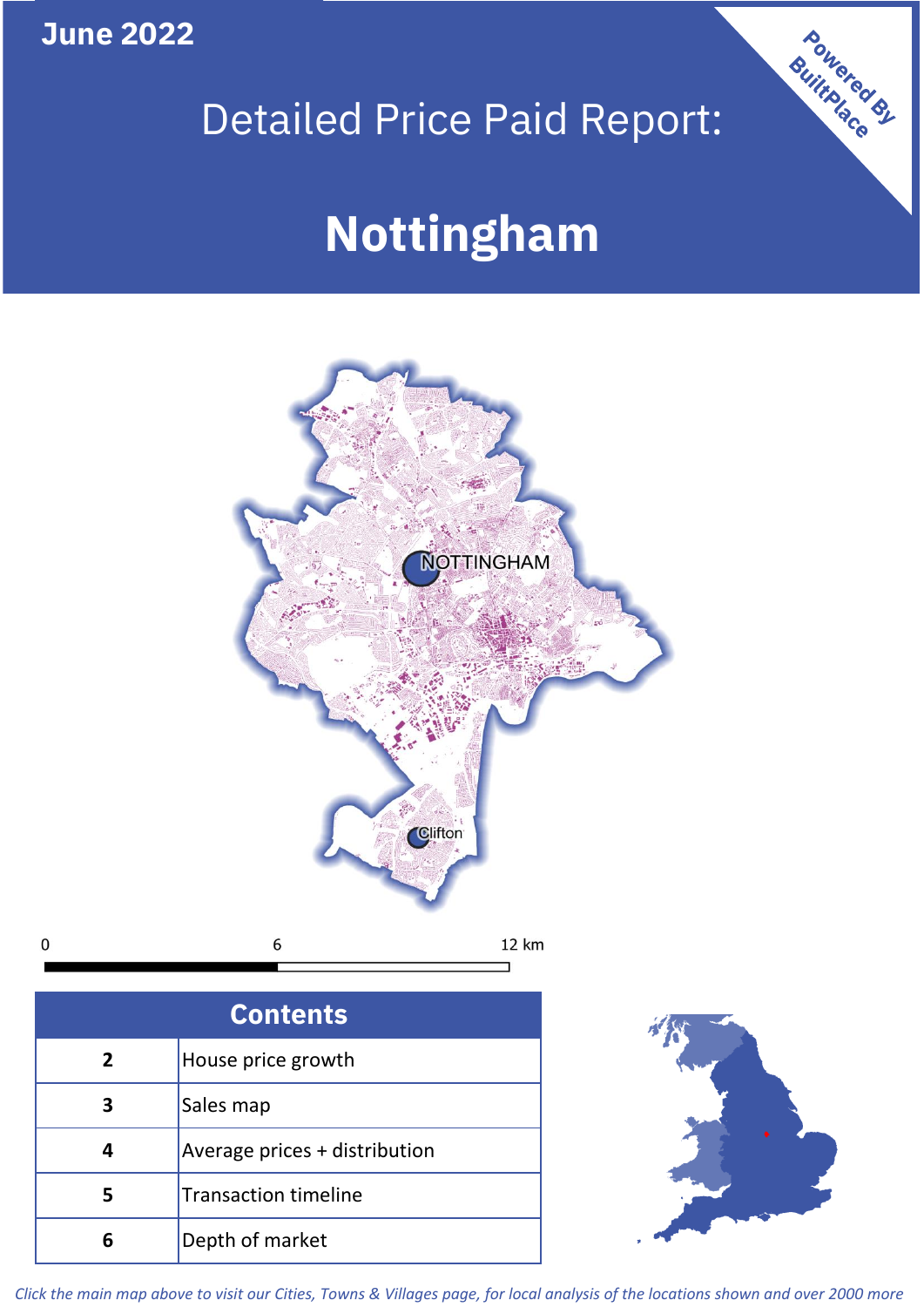### **Headline Data**

|                     | <b>Current level</b> | 3 month | <b>Annual</b> | 5 year   | 10 year |
|---------------------|----------------------|---------|---------------|----------|---------|
| <b>House prices</b> | £179,579             | 3.3%    | 9.0%          | 37.5%    | 78.3%   |
| <b>Transactions</b> | 3,271                | $-7.3%$ | 15.0%         | $-20.2%$ | 23.2%   |

# **House Price Growth (April 2022 data)**

#### *Annual Change in House Prices*



House prices in Nottingham grew by 9.0% in the 12 months to April 2022 (based on 3-month smoothed data). By comparison national house prices grew by 10.7% and prices in the East Midlands grew by 11.6% over the same period.

Nottingham house prices are now 51.0% above their previous peak in 2007, compared to +50.1% for the East Midlands and +52.9% across England.



#### *Year-To-Date Change in House Prices, December to April*

Local prices have grown by 3.6% in 2022 so far, compared to growth of 1.9% over the same period last year.

#### *Source: OS OpenData; UK House Price Index (Contains HM Land Registry data © Crown copyright)*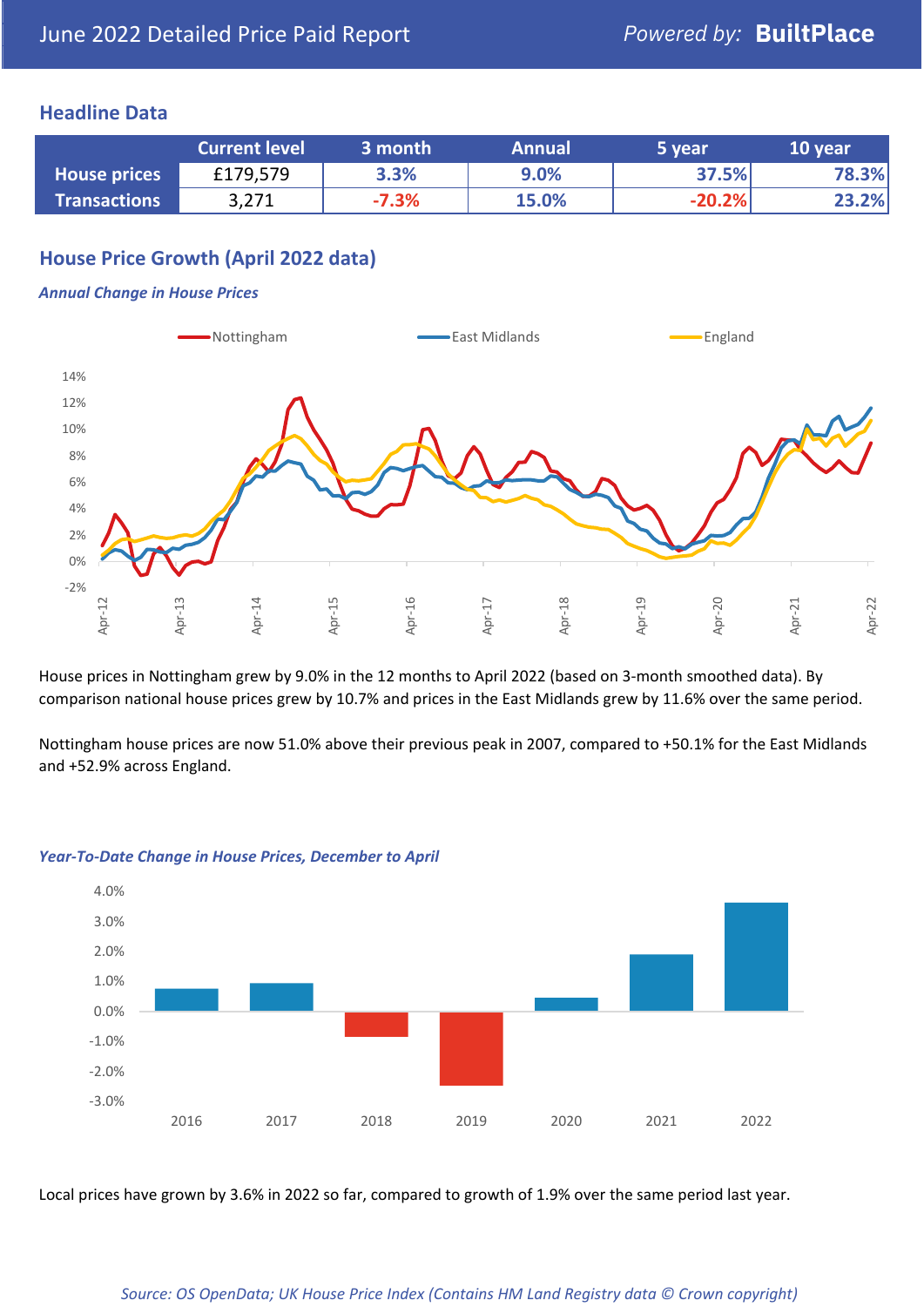# **House Price Map**

*12 months to April 2022*



*Each point is one postcode, coloured by the average value relative to all sales in this local authority (price bands are LA-specific quintiles).*

# **Map Key**

| Up to  |
|--------|
| £123,0 |
| £148,0 |
| £178,0 |
| £243,0 |
|        |

| Min      | <b>Max</b> |                            |
|----------|------------|----------------------------|
| Up to    | £123,000   | 1st quintile / lowest 20%  |
| £123,000 | £148,000   | 2nd quintile               |
| £148,000 | £178,000   | 3rd quintile               |
| £178,000 | £243,000   | 4th quintile               |
| £243,000 | and over   | 5th quintile / highest 20% |

# *Source: OS OpenData; UK House Price Index (Contains HM Land Registry data © Crown copyright)*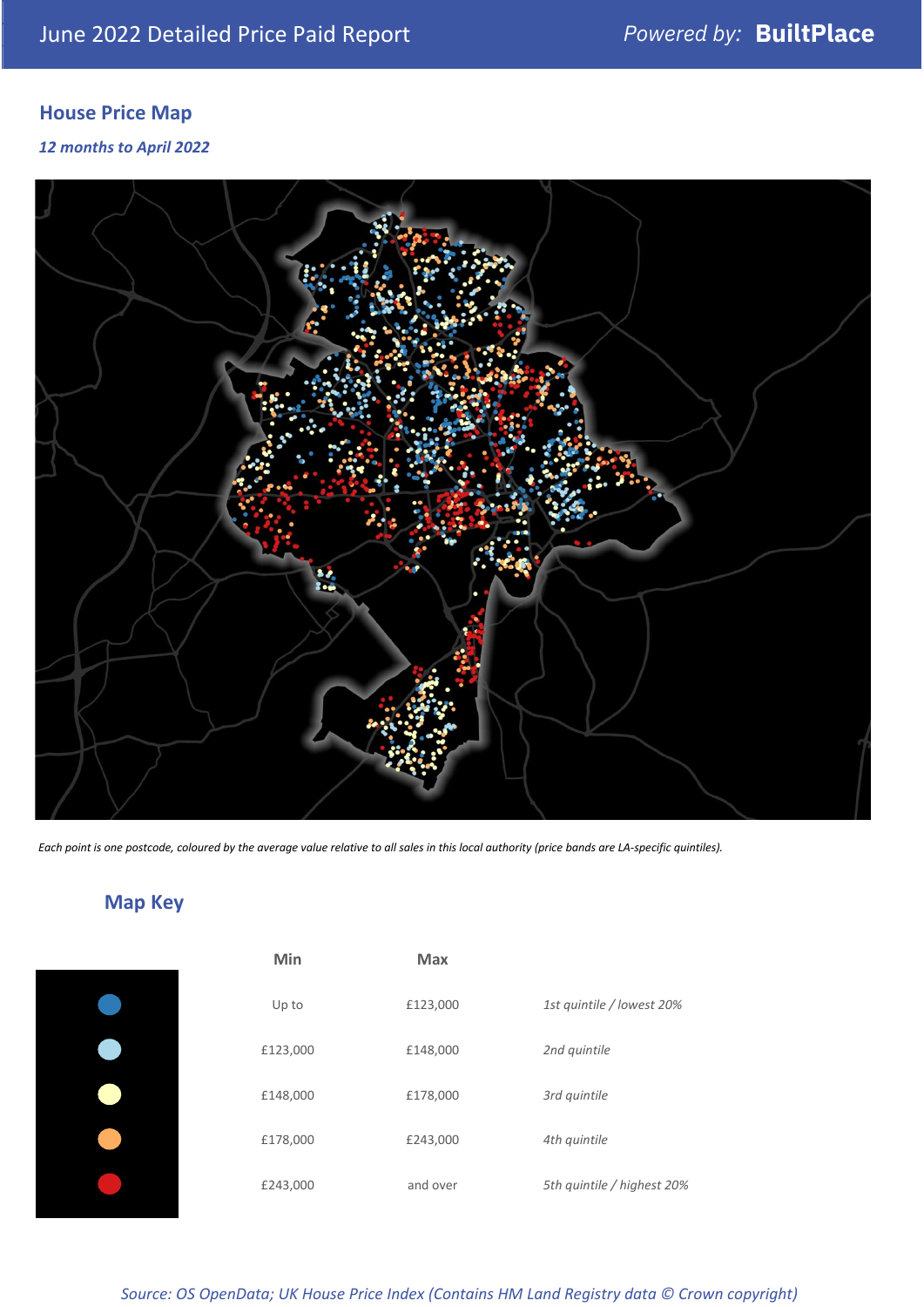# **Average House Price by Property Type**

### *12 months to April 2022*



|                 | <b>New</b>           | <b>Second hand</b> |  |  |
|-----------------|----------------------|--------------------|--|--|
| <b>Flat</b>     | No recorded<br>sales | £155,871           |  |  |
| <b>Terraced</b> | No recorded<br>sales | £162,217           |  |  |
| Semi-detached   | £335,000             | £196,421           |  |  |
| <b>Detached</b> | No recorded<br>sales | £324,770           |  |  |

# **House Price Distribution by Year**

*All properties, by price band and calendar year (2020 = year to date)*

|                    | 1997 | 2002 | 2007 | 2012 | 2017 | 2019 | 2020 |
|--------------------|------|------|------|------|------|------|------|
| <b>Under £100k</b> | 95%  | 74%  | 42%  | 52%  | 30%  | 10%  | 10%  |
| £100-200k          | 4%   | 22%  | 49%  | 39%  | 52%  | 60%  | 61%  |
| £200-300k          | 0%   | 3%   | 7%   | 6%   | 13%  | 19%  | 18%  |
| £300-400k          | 0%   | 1%   | 2%   | 2%   | 3%   | 6%   | 7%   |
| £400-500k          | 0%   | 0%   | 1%   | 1%   | 1%   | 3%   | 3%   |
| <b>£500k-1m</b>    | 0%   | 0%   | 0%   | 0%   | 1%   | 2%   | 2%   |
| £1-2m              | 0%   | 0%   | 0%   | 0%   | 0%   | 0%   | 0%   |
| <b>Over £2m</b>    | 0%   | 0%   | 0%   | 0%   | 0%   | 0%   | 0%   |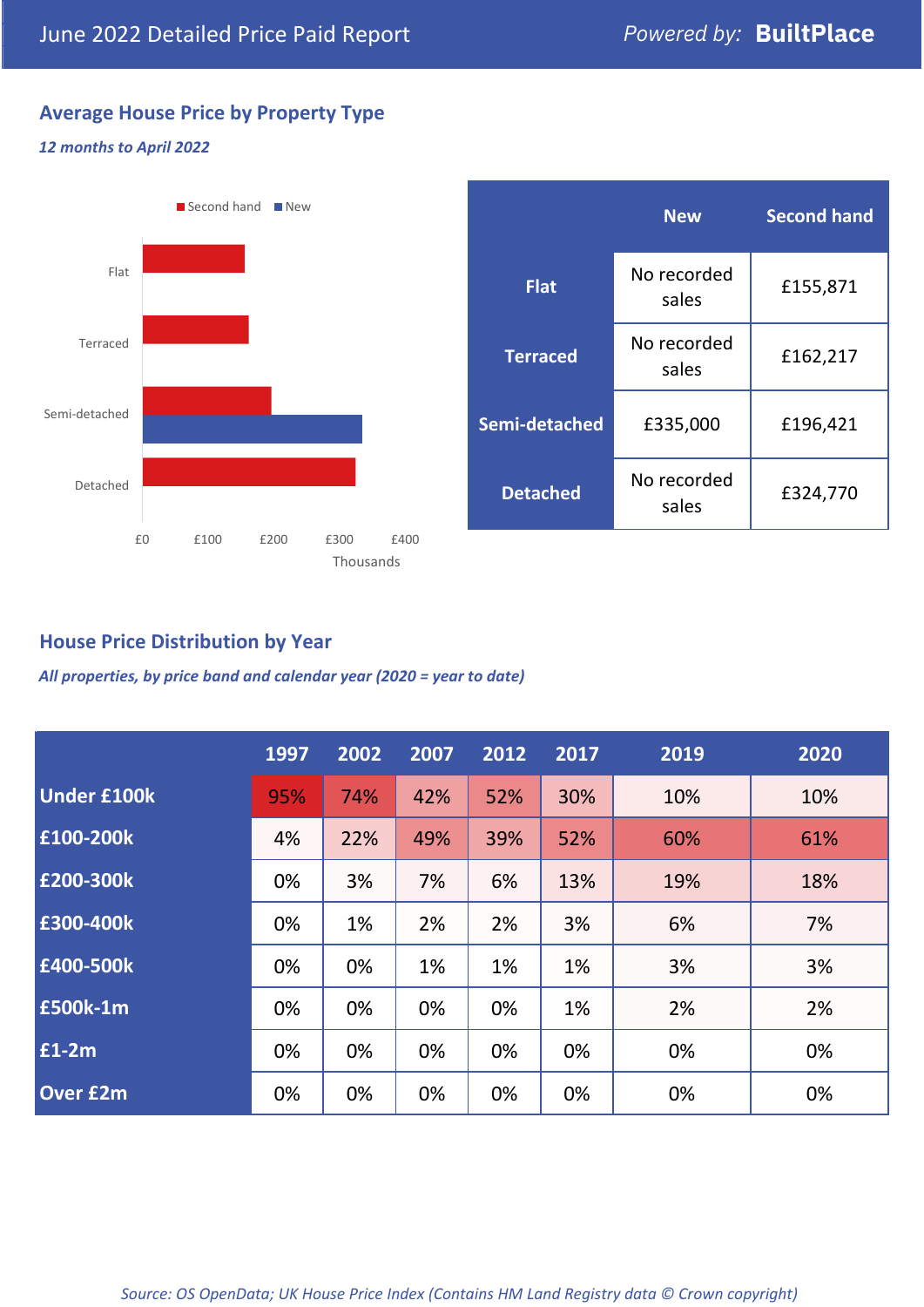# **Transactions (February 2022 data)**

*Annual Transactions, Indexed (2001-05 average = 100)*



There were 3,271 transactions in Nottingham during the 12 months to February 2022. This is 55% of the average from 2001-05 and suggests activity is significantly below pre-downturn levels.

Transactions in Nottingham have fallen by 16.2% since 2014, compared to changes of -8.0% for East Midlands and -7.7% for England.



#### *Cash and New Build Sales as % of Total, by Year*

*Note: The data on this page EXCLUDES transactions identified as transfers under a power of sale/repossessions, buy-to-lets (where they can be identified by a mortgage), and transfers to non-private individuals - i.e. it comprises only Land Registry 'A' data.*